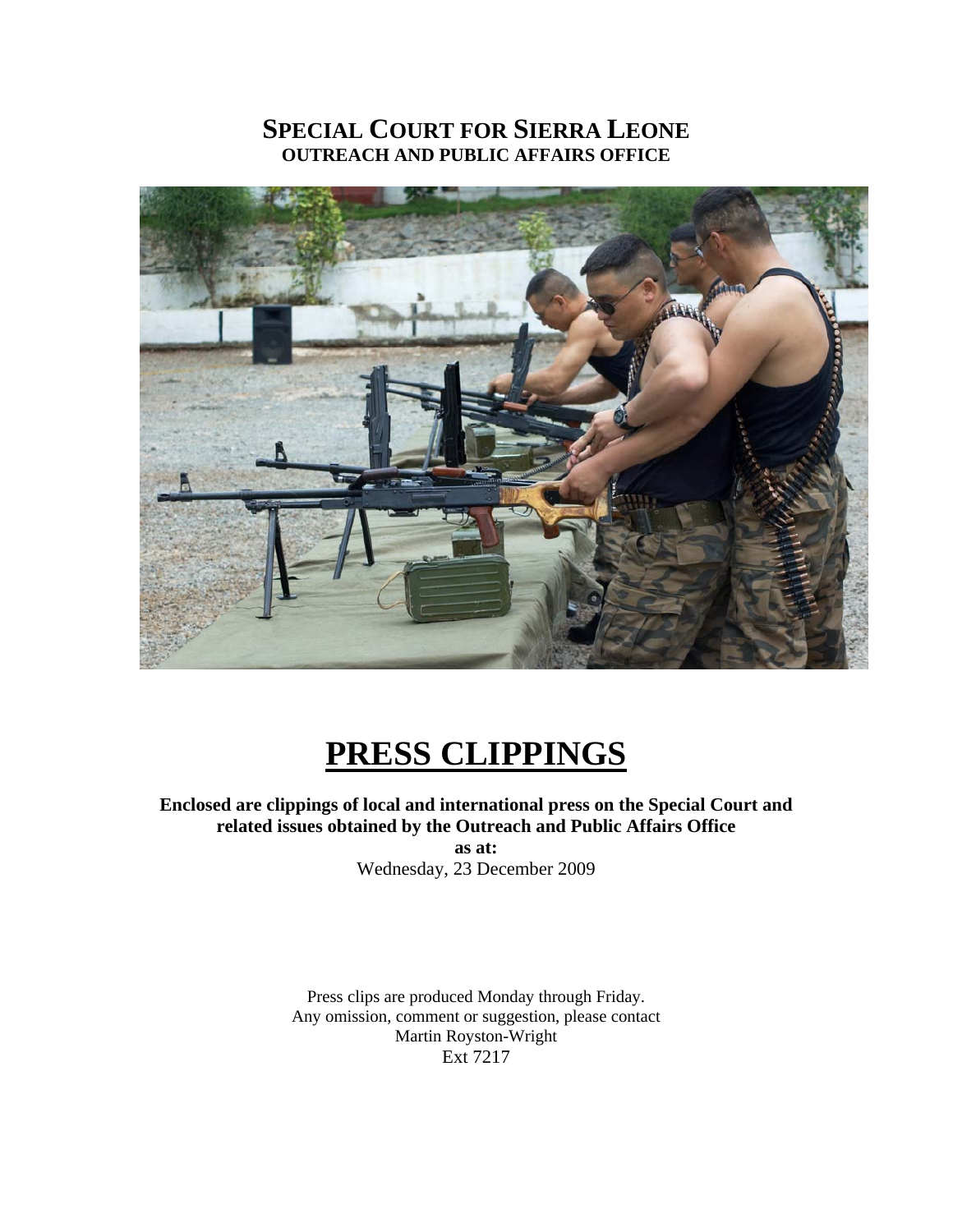| <b>Local News</b>                                                       |            |
|-------------------------------------------------------------------------|------------|
| Test for a Court as Prosecutors Face Liberia's Ex-Ruler / Concord Times | Page 3     |
| <b>International News</b>                                               |            |
| UNMIL Public Information Office Media Summary / UNMIL                   | Pages 4-7  |
| War Crimes in Gaza / The News (International)                           | Page 8     |
| Textbooks to Document KR / International Justice Tribune                | Pages 9-10 |
| Victims & Int'l Justice / Radio Netherlands Worldwide                   | Page 11    |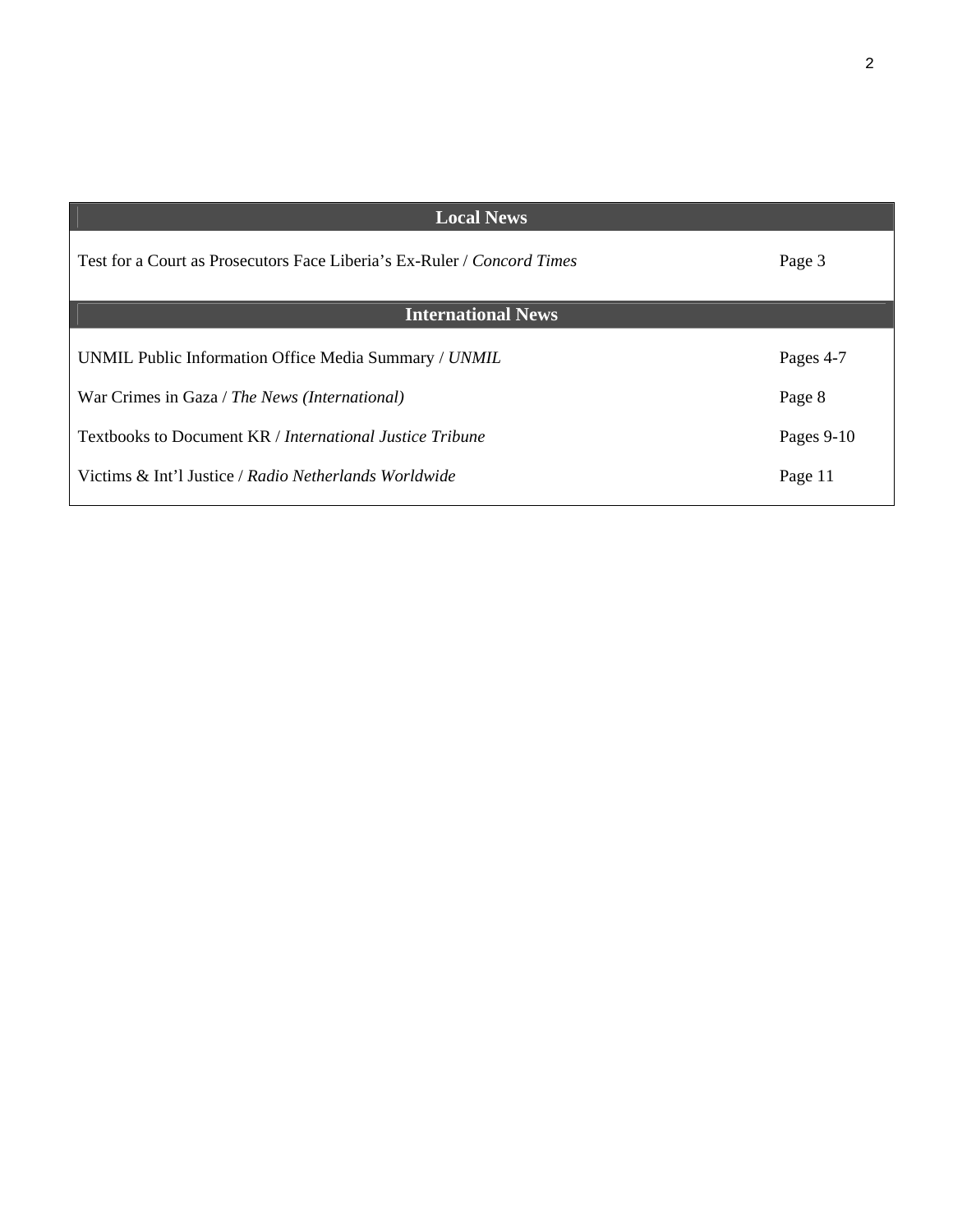# **Test for a Court as Prosecutors** -Face Liberia's Ex-Ruler **By Marlise Simons**

Charles G. Taylor, the former president of Liberia, has appeared as a confident witness at his own war crimes trial through more than 50 days, casting himself as a man striving for peace - not the warlord who brought death and havoc in West Africa. as prosecutors portray him.

Charles G. Taylor. the former president of Liberia, addressing the Special Court for Si-Contd. page 7



# Test for a Court as Prosecutors Face Liberia's Ex-Ruler

From page 6 erra Leone in The Hague in July. He is on trial on charges of war crimes and crimes against humanity.

Time and again, he has denied accusations that he enriched himself from the nation's coffers or ran smuggling operations of weapons and diamonds. He said he had nothing to do with enslaving child soldiers or killing or hacking off the limbs of villagers outside Liberia's borders. Rather, he claimed, he had settled disputes between warring factions and obtained the release of abducted United Nations peacekeepers.

The charges of war crimes and crimes against humanity brought against him at his trial in The Hague, he said, "are all lies."

Now that he has told his side of the story, it is the prosecutors' turn to cross-examine, and they say that Mr. Taylor's long testimony in the trial will provide even more ammunition for them: they accused him of lying repeatedly under oath. They said they would now also seek to impeach him as a witness, which could seriously weaken his defense.

Mr. Taylor's long and direct testimony is unusual for international war crimes trials, where only a few defendants have spent even short periods on the stand. Defense lawyers usually warn talkative clients of the perils of being questioned during cross-examination. Mr. Taylor's cross-examination, now under way, is expected to last several weeks.

One of the prosecution's first steps has been to challenge Mr. Taylor's testimony under oath that he had

never funneled government funds into private accounts. On the witness stand, he repeatedly dared his accusers to show any financial wrongdoing.

In a surprise move this month. prosecutors presented records of a bank account opened in 1999 in Mr. Taylor's name, with deposits adding up to more than \$14 million.

"This was a covert account," Mr. Taylor conceded, appearing uncomfortable. The money was the government's, not his own, he said. Bags of cash were withdrawn from the account and taken to his mansion to pay for arms, ammunition and special operations, he continued. "It was used covertly, and I'm under no obligation to tell you what those covert operations were."

A close to \$2 million deposit came from a timber company, and a \$3.5 million deposit was made by the government of Taiwan, the prosecutor noted. "Why is it covert?" the prosecutor asked. "Because it is going directly into your pocket?"

No, Mr. Taylor replied. These were secret government funds, he explained. If the money had gone to the central bank, he said, "the I.M.F. and the World Bank would know about it." And at the time, Liberia was under an international arms embargo, he recalled.

The exchange was a telling moment in a complex trial that touches on a web of violence and corruption reaching from Liberia into Sierra Leone, Guinea and Ivory Coast. Prosecutors say that Mr. Taylor, in his drive to expand his power in the

region, was at the center of it all. An international panel of four judges, based in The Hague, is trying Mr. Taylor specifically for arming and controlling a brutal rebel force in Sierra Leone during the country's 1991-2002 civil war that led to the deaths of some 200,000 people. His indictment holds him accountable for the rebels' crimes as they pillaged, killed and raped, used children as soldiers and hacked off hands to terrorize civilians. Many others died in his home country. Liberia, but events there are not within the mandate of the court.

Much is at stake at this first war crimes trial of an African president. It is seen as a new test for trying a former head of state in an international tribunal. The case against Slobodan Milosevic, the former Serbian president, ended inconclusively when he died in his cell in The Hague.

The court has also come under greater scrutiny from some African governments since another African leader, President Omar al-Bashir of Sudan, has been sought by a different international court on charges similar to those leveled against Mr. Taylor. African leaders so far have said they will not cooperate in detaining Sudan's president.

Mr. Taylor's trial, which began in earnest in January 2008 after a halting start and an initial boycott by the defendant, has seemed to go smoothly, not least because of the calm and respectful court manners displayed by Mr. Taylor and his defense team.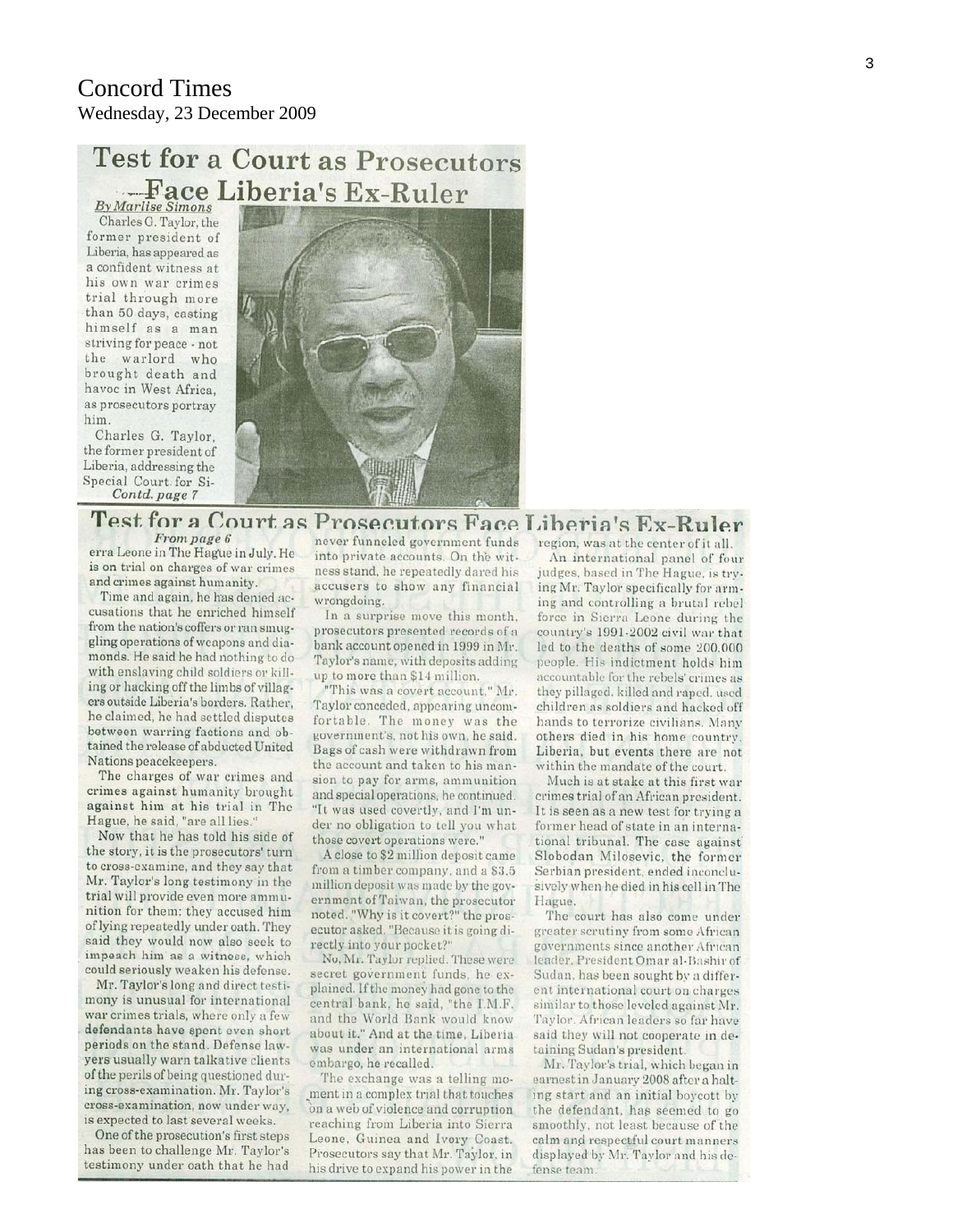

United Nations Mission in Liberia (UNMIL)

# **UNMIL Public Information Office Media Summary 22 December 2009**

*[The media summaries and press clips do not necessarily represent the views of UNMIL.]* 

# **International Clips on Liberia Liberia president to pay corruption whistle-blowers**

BBC 22 December 2009,

Liberia's President Ellen Johnson-Sirleaf has issued a decree to pay and protect whistle-blowers as part of her campaign to tackle corruption. Under the new measures, anyone giving information leading to money being recovered will get 5% of that sum. And people who fear for their jobs after informing on their superiors will be given transfers if they wish. A BBC reporter says the Anti-Corruption Commission does not have enough staff, so the public is being asked to help. "This act will protect that person who blows the whistle," said acting Justice Minister Eva Morgan, who announced the new measures. But she warned this would only apply if the whistle-blower was not acting out of "spite or revenge". She admitted that the country did not have enough prosecutors or courts to deal with corruption.

# **U.S. General Visits - Meets With President Sirleaf**

Dec 22, 2009 (Liberia Government/All Africa Global Media via COMTEX) -- The Assistant Commander of the Marine Corps, General James F. Amos, on Sunday paid a courtesy call on President Ellen Johnson Sirleaf in Monrovia. The meeting between the Liberian President and General Amos covered areas of cooperation between Liberia and the United States military in the field of training. Collaboration on the control of narcotics and support for the Coast Guard, as well as Liberia's Defense Sector Reform, were discussed. An Executive Mansion release says the President welcomed General Amos to Liberia and lauded the strong partnership existing between Liberia and the United States. She praised the United States Government for the support it has provided in helping to restructure the Liberian military. "I look forward to more collaboration between our two countries," the President said. General Amos, the second-ranking officer in the U.S. Marine Corps, also met with Defense Minister Brownie Samukai; the Special Representative of the UN Secretary-General, Ellen Margrethe Loj; and the Coordinator of the United Nations Operations in Liberia and UNMIL Force Commander, Lieutenant General Sikander Afzal.

# **International Clips on West Africa Guinea**

# **France: report on Guinea massacres 'overwhelming'**

Source: AP WorldStream English (all) Date: December 22, 2009, PARIS\_France's foreign minister says a report by United Nations investigators on mass killings and rapes of protesters in Guinea are "overwhelming." Kouchner says "the details of the massacre," as recounted in the 60-page report, "are very painful, even just to read." Kouchner told journalists Tuesday that "you cannot refrain from crying while reading it." The report by a three-member U.N. commission says 156 people were killed or disappeared and at least 109 women or girls were victims of rape and sexual mutilation at the Sept. 28 protests in the capital, Conakry. It says there is reason to believe that Guinea's junta leader Capt. Moussa 'Dadis' Camara and other top officials are directly responsible.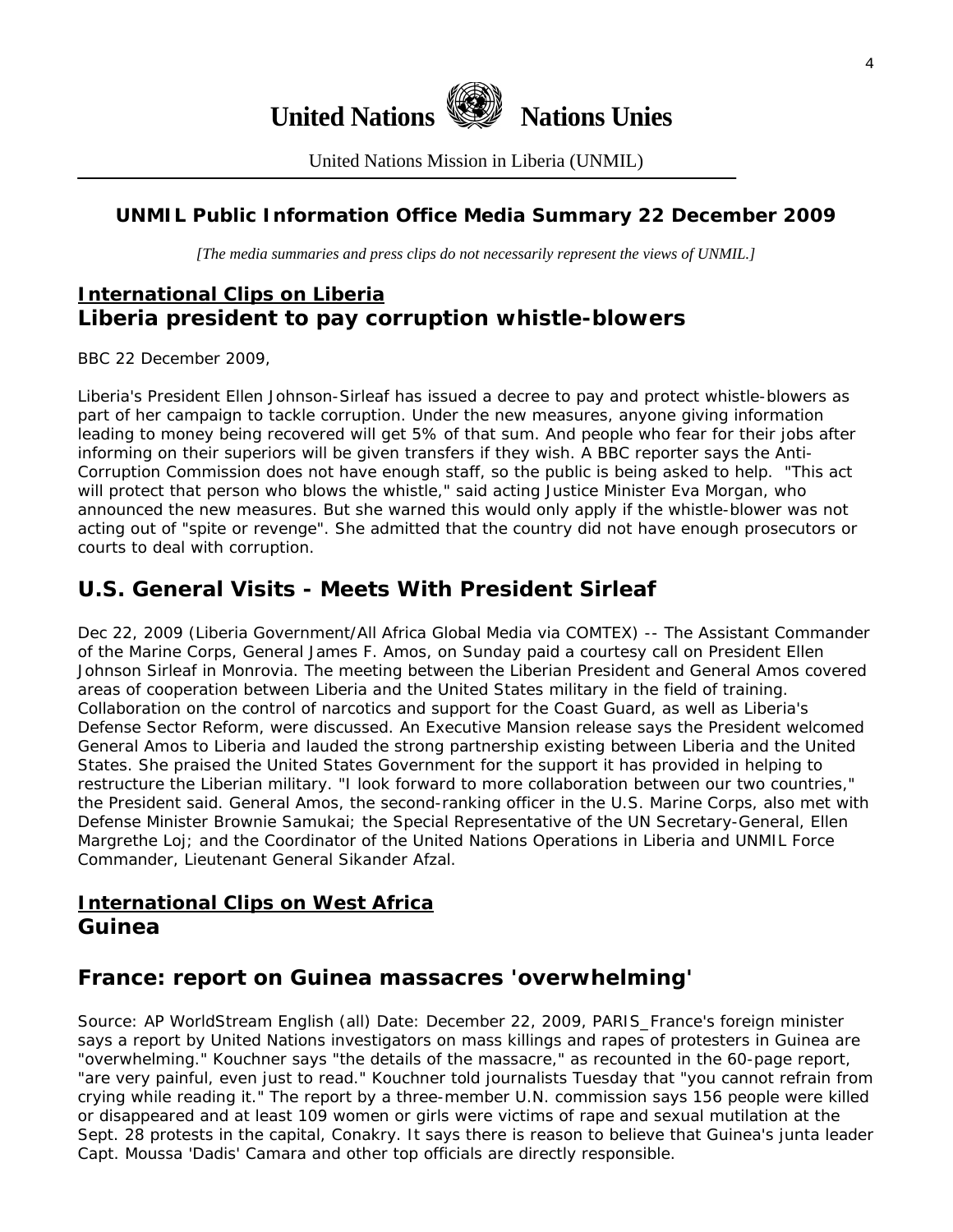# **EU tightens sanctions on Guinea junta**

BRUSSELS, Dec 22, 2009 (AFP) - The European Union toughened its sanctions Tuesday against the junta in Guinea, introducing an assets freeze and an export ban on equipment that could be used for state repression, diplomats said. The moves come on top of an arms embargo imposed in October and added fresh names to a European travel-ban, increasing the total of persona non grata from 42 "to around 70" a diplomatic source said. Junta head Captain Moussa Dadis Camara is "high on the list" he added. The origin sanctions were introduced in response to "gross violations of human rights, including many deaths, injuries and rape." A UN inquiry panel ruled on Monday that the killing of government opponents by troops in Guinea in September amounted to "crimes against humanity" and that the West African country's military rulers should be held responsible.

# **Cote d'Ivoire**

# **UN Probing Allegations of Sexual Abuse and Exploitation**

Dec 22, 2009 (UN News Service/All Africa Global Media via COMTEX) -- The United Nations Operation in Cote d'Ivoire (UNOCI) has announced that it is taking all possible measures to investigate allegations that have emerged of sexual abuse and exploitation among its military personnel, some dating back to 2006 and potentially involving minors. The UN has a zero-tolerance policy against sexual abuse and exploitation by its peacekeepers. UNOCI announced that it has already taken additional preventive measures to reinforce adherence to this policy among the more than 8,300 uniformed personnel from some 50 countries. In a press release issued on Friday, UNOCI announced that the personnel against whom the allegations have been made have been returned to their country of origin on regular rotation. The mission had conducted an assessment visit in November to the area where the allegations reportedly occurred, one month after receiving allegations of possible misconduct.

### **Local Media – Newspaper**

#### **President Sirleaf Issues Decree to Protect "Whistleblowers"**

(The Daily Observer, Heritage, The Analyst, National Chronicle)

- President Ellen Johnson Sirleaf has issued Executive Order Number 22 calling for the protection of whistleblowers.
- Government said the Executive Order, which contains sixteen sections and signed by President Sirleaf December 18 this year is intended to foster its fight against corruption.
- The Whistleblower Executive Order is also intended to sustain the fight against corruption until the Legislature submits a Whistleblower's Act.
- It calls for the protection of the whistleblower regardless of who makes the disclosure or place of work.

#### **President Sirleaf Sorry For Suspended Minister Bropleh**

(The News, Daily Observer)

- President Ellen Johnson Sirleaf says she feels sorry for suspended Information Minister Laurence Bropleh but will be compelled to take action against him if it is established that he violated the public trust.
- President Sirleaf restated that she has the report from the Justice Ministry and is awaiting the audit report from the General Auditing Commission before deciding what action to take.
- The President reminded sympathizers of suspended Minister Bropleh that she took oath to protect and observe the laws of Liberia.
- Meanwhile, President Sirleaf has expressed frustration over the slow pace of justice in the country and has called on the Justice Ministry to set up a special fast track court for corruption cases.

#### **President Sirleaf says No Damage to Liberia-Guinea Relations**

(The News, the Inquirer, The Informer)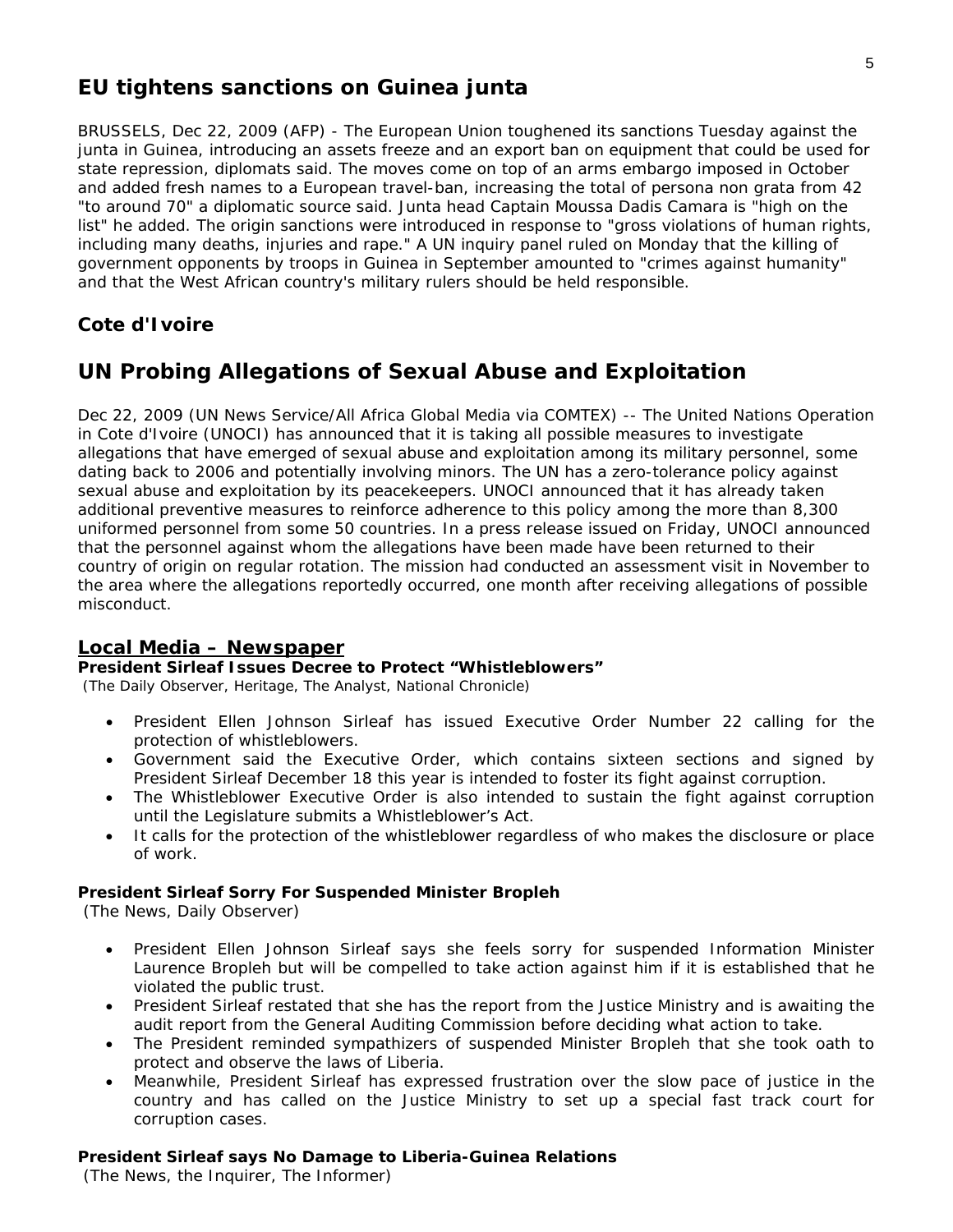- President Ellen Johnson Sirleaf says there is no damage to relations that exist between Liberia and Guinea.
- The President's comment comes in the wake of a media report claiming that the Liberian government of allegedly supplying arms and ammunitions to Guinean dissidents to unseat the junta's leadership.
- According to President Sirleaf, Guinean authorities were aware that the allegation is untrue.
- Meanwhile, Liberia's Ambassador to Guinea, E. Sumo Jones has also rubbished the allegation saying he would have been the first person to notify the Administration of such negative news emanating from that country.

#### **EX-NPA Employees Besiege Finance Ministry**

(Heritage)

- Former employees of the National Port Authority (NPA) Monday besieged the Finance Ministry in demand of "huge arrears" allegedly owed them by government.
- The former employees including widows of some of the former employees said the government owes them US\$1.7 million in arrears.
- Mr. Wleh Doe-Blamo, a man claiming to be one of the leaders of the former employees said though President Ellen Johnson Sirleaf was showing some interest in paying their money however it was being done at a snail's pace.

#### **UN Hails First "Star Is Born" Female Winner**

(Heritage, The Analyst)

- Nineteen-year-old Vivian Akoto has been congratulated by several United Nations officials in the country on becoming the first female to win "A Star is Born".
- The youth competition which since 2006 uses music as an instrument for social change, national unity, and an agent to promote peace and development in the country.
- Speaking at the finale held at the weekend in Monrovia, the Deputy Special Representative of the Secretary-General for Recovery and Governance, Moustapha Soumaré said investing in young people is investing in the future.
- He said the performances of the youths at the competition indicated that the future of this country was very bright indeed.
- Also speaking during the programme, Acting Information Minister, Elizabeth Hoff said the competition aims to identify young and potential stars in Liberia and is linked to the Government's Poverty Reduction Strategy.
- The competition, now in its fourth year, is organized by the Government of Liberia and the United Nations Mission in Liberia (UNMIL).

#### **Local Media – Star Radio** *(culled from website today at 09:00 am)*

#### **President Sirleaf Issues Executive Order Number**

- President Ellen Johnson Sirleaf has issued Executive Order Number 22 calling for the protection of whistleblowers.
- Government said the Executive Order, which contains sixteen sections and signed by President Sirleaf December 18 this year is intended to foster its fight against corruption.
- The Whistleblower Executive Order is also intended to sustain the fight against corruption until the Legislature submits a Whistleblower's Act.
- It calls for the protection of the whistleblower regardless of who makes the disclosure or place of work.

*(Also reported on Radio Veritas, Truth FM, Sky F.M., and ELBC)*

#### **LANSA Welcomes Lifting Of Arms Ban**

- The Liberia Action Network on Small Arms (LANSA) has welcomed the lifting of the arms embargo on Liberia by the United Nations.
- LANSA's Chairman Father Anthony Borwah said the removal of the ban was in the interest of the security of the state.
- Father Borwah believes that requisite security agencies of government needed to be armed to combat armed robberies and acts of insecurity.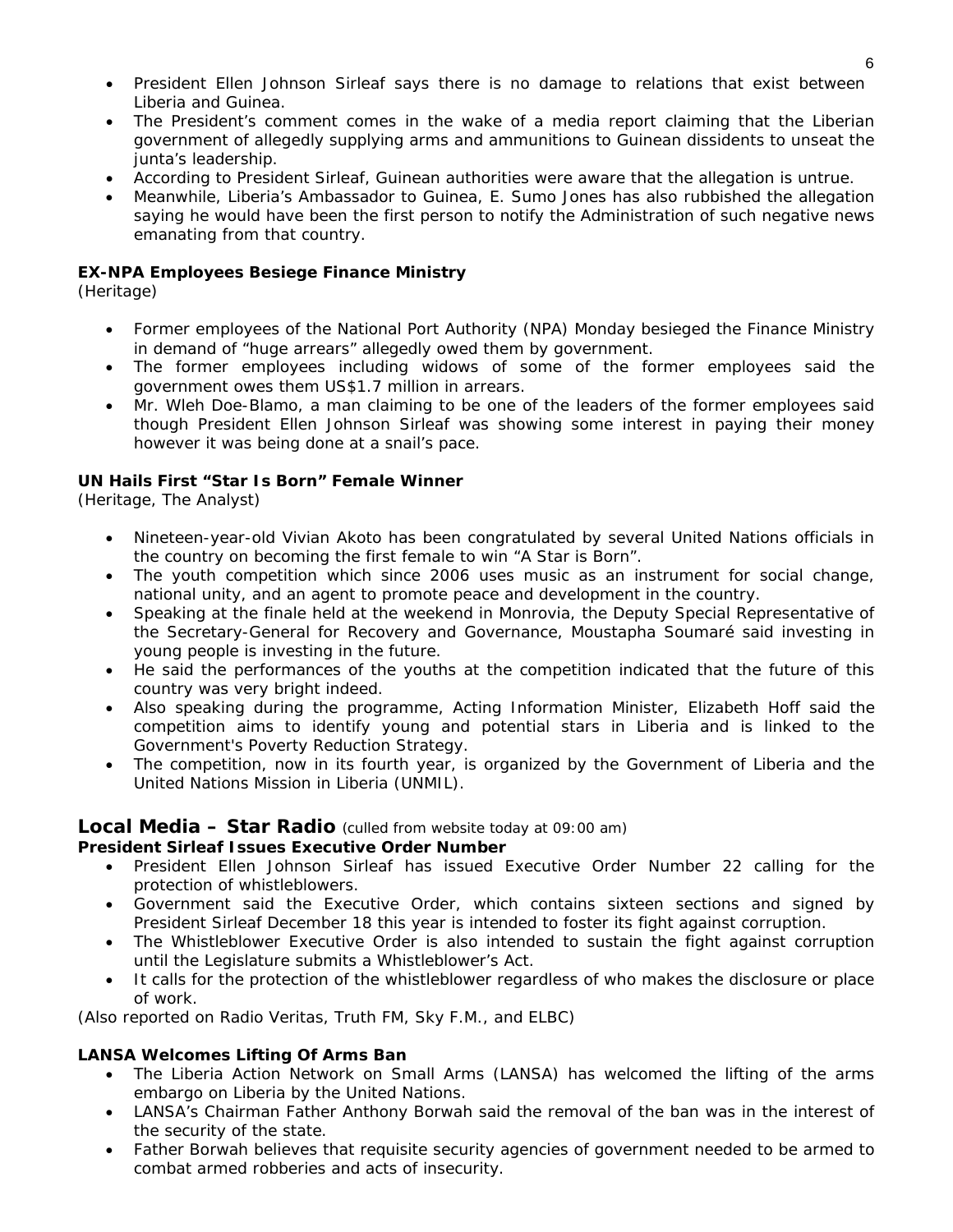• The LANSA Chairman however maintained there is still a proliferation of small arms and light weapons in the country.

#### **Circuit Court Sentences River Gee Paramount Chief To Death**

- The Fifteenth Judicial Circuit Court in Fish Town, River Gee County has sentenced to death by hanging the Paramount Chief of Matuaken Chiefdom, Wilson Darpoh.
- Paramount Chief Darpoh was sentenced Monday in connection with the brutal murder of Guinean motorcyclist Abdullai Bah.
- According to State Prosecutor Attorney Nkrumah Teekay, Paramount Chief Darpoh is to be hanged on or before January 21, 2010, while Enoch Jasper another partner-in-crime was sentenced to five years imprisonment.

#### **Circuit Judge Speaks Against Unjust Criticisms**

- The Resident Circuit Judge of the Civil Law Court, Yussif Kaba has called on his colleagues not to be frightened by unjust criticisms.
- Judge Kaba speaking Monday during the opening of the Court at the Temple of Justice urged his colleagues not to be swayed by partisan demands.
- He said constructive criticisms were acceptable for reform in the Judiciary.
- He however said the employment of paid agents to wage immature war against judicial officers in the press was offensive, which has the tendency to injure the party employing such tactics and the state.

*(Also reported on Radio Veritas, Truth FM, Sky F.M., and ELBC)*

#### **Radio Veritas** *(News monitored today at 09:45 am)*

#### **Defeated Senatorial Candidate in Montserrado County By-election Renews Commitment To Help The Needy**

- The defeated candidate in the Montserrado County By-election runoff says he remains committed to his determination to make meaningful contribution to Liberia's recovery programme.
- Mr. Clemenceau Urey of the ruling Unity Party said whether or not he succeeds in any political competition, he will not turn his back to the needs of the under privileged and vulnerable people in the communities.
- Mr. Urey speaking at the launch of a Sport for Life programme at the Stephen Tolbert Estate in the Gardnersville suburb said his defeat in the just ended runoff senatorial by-election will not deter him for catering to the needs of women and children.

#### **National TB Control Programme Records Over 1,500 Cases**

- The National TB Control Programme of Liberia says it recorded more than 1,500 cases of tuberculosis this year.
- The head of the programme, Deddeh Kesselly said out of the number of 995, new cases were reported in the third quarter of the programme.
- Ms. Kesselly said out of the new cases, 26 are children and 969 are adults.
- She said with the caseload, there is an increase in the number of TB patients in Liberia.

#### **Truth FM** *(News monitored today at 10:00 am)* **President Sirleaf Sorry For Suspended Minister Bropleh**

7

\*\*\*\*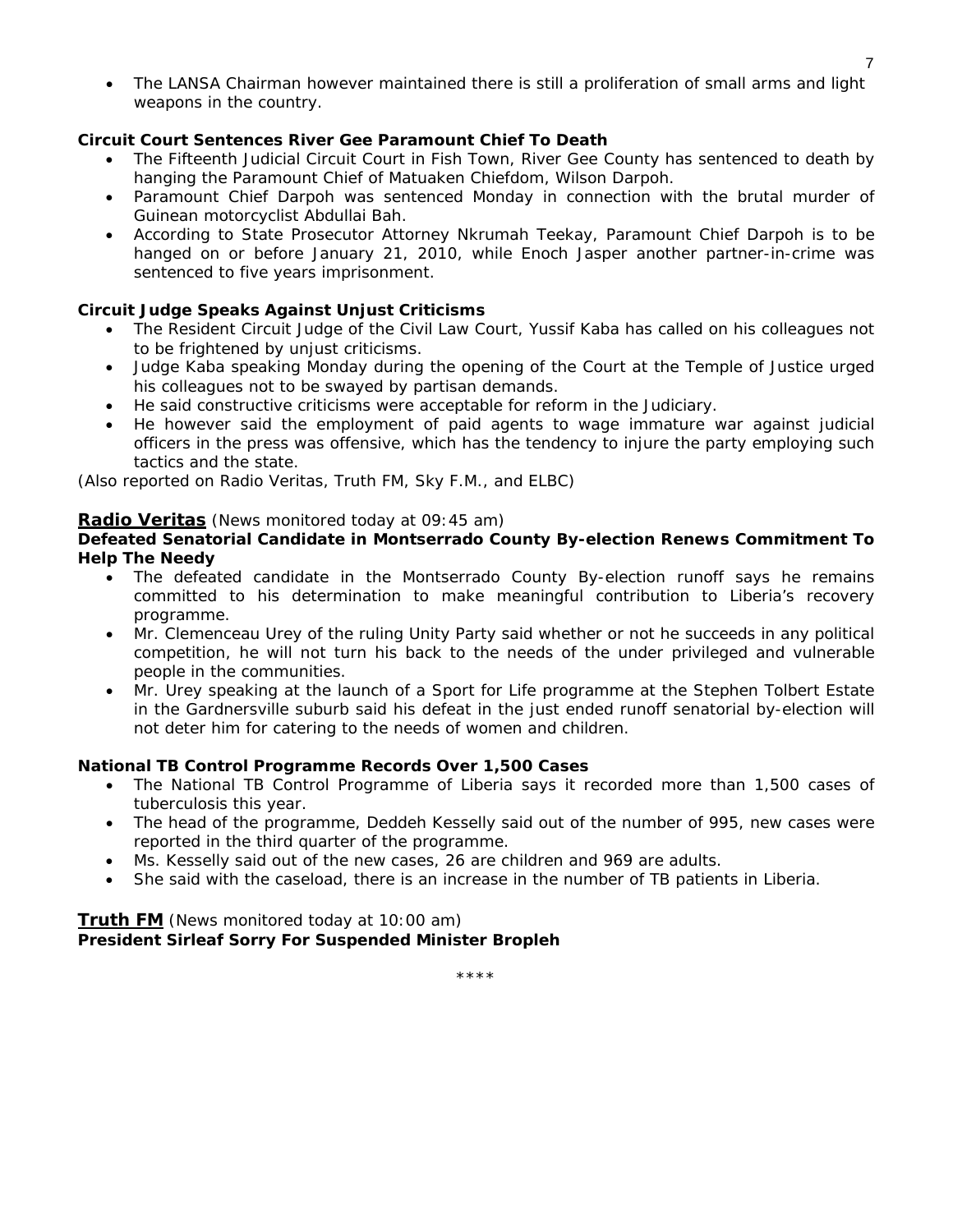### The News (International)

Wednesday 23 December 2009

#### **War crimes in Gaza**

#### By Tayyab Siddiqui

Little noticed but highly significant development took place on December 16 when a British court issued warrants of arrest for Israel leader of Kadima party Tpizi Livni, who was Israel's foreign minister during the December 2008 brutal offensive against Gaza. In 22 days of savagery, Israel pulverised Gaza, ruined its economy and killed 1,417 Palestinian as against 13 Israelis killed.

Israel's devastating military operation has been condemned by the international community as crimes against humanity and war crimes. Amnesty International (AI) and Human Rights Watch (HRW) issued separate reports documenting Israeli brutality. The UNHCR decided to probe the massive destruction and killing of civilians, including women and children. A delegation led by Goldstone, a former judge of the Supreme Court of South Africa, submitted his report on September 17 to the UNHCR in Geneva corroborating the findings of the AI and the HRW. The matter was also taken up by the UN Security Council but due to the US threat of veto it did not pass any resolution.

Gaza is a tiny strip of land between Egypt and Israel with 1.5 million inhabitants. Israel withdrew from Gaza in 2005 but has retrained complete control of the territory by sea, air and land. It has imposed a blockade on Gaza. Essential food supply, fuel, electricity and water have been denied, impoverishing the Palestinians' pitiable existence.

Last week a British court issued the warrant of arrest against Tpizi Livni who was due to visit London to address the Jewish National Fund Conference, but postponed her visit after being tipped off about the proposed action. The warrant was issued at the request of lawyers representing Gaza victims.

The episode, nevertheless, has shaken the Israeli government. Prime Minister Netanyahu rejected 'this absurdity' and has mounted extreme pressure on the British government to withdraw court powers under the ill-defined legal concept of 'universal jurisdiction' on which this warrant was based. Britain is a staunch supporter of Israel. The episode has, therefore, immensely embarrassed the UK. Foreign Secretary Miliband assured Israel that "Britain will no longer tolerate legal harassment of Israeli officials".

This was not the first time that British courts have issued such a warrant. In September a similar warrant was issued against Israel's Defence Minister Ehud Barak under the 1988 Criminal Jurisdiction Act which gives the court in England and Wales universal jurisdiction in war-crime cases. Being a cabinet minister of Israel Barak escaped arrest invoking his diplomatic immunity.

The concept of 'universal jurisdiction' is an extremely useful tool to pursue and punish perpetrators of war crimes. It, however, needs refinement and clarity. Legal experts are of the opinion that due to this legal remedy any highprofile visitor involved in a military or anti-terrorist operation would be scared to visit a country that has such a provision in its constitution which could, in times to come, blossom into an internationally accepted legal norm. Earlier, a Swedish court under the same provision had issued a warrant against Ariel Sharon, Israel's defence minister. The concept is the evolution of humanitarian laws and conventions to fix responsibility of war crimes on the leader rather than the soldier. The International Criminal Court in The Hague, now trying the leaders of Serbia and Yugoslavia, has drawn strength from this concept.

The Kashmiri expatriate in England can perhaps invoke similar action against the Indian government for the atrocities committed by the Indian security forces and killing of 70,000 Kashmiris since 1989.

The writer is a former ambassador. Email: m.tayyab.siddiqui@gmail.com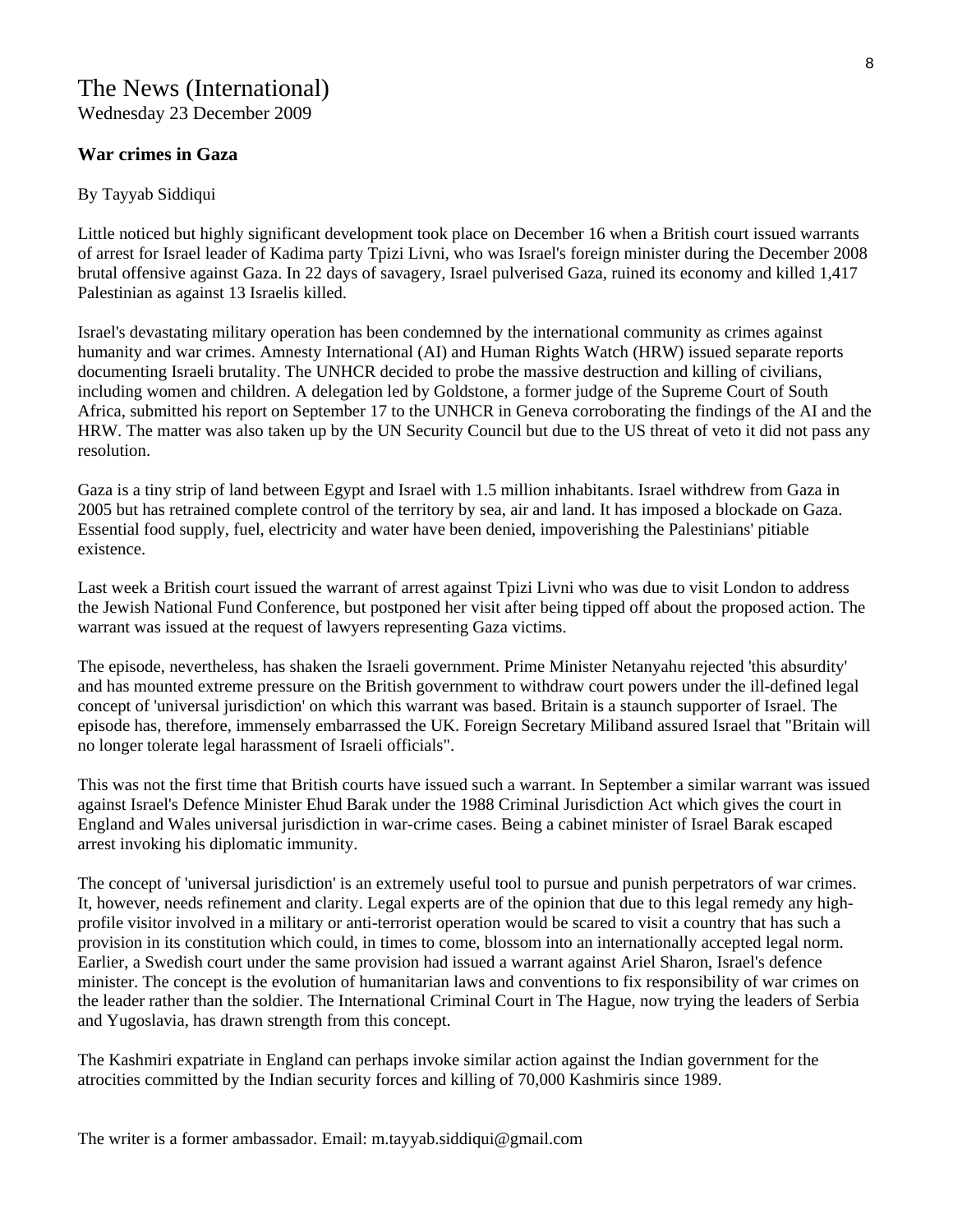# International Justice Tribune Wednesday, 23 December 2009

#### **Textbooks to document KR**

#### By Jared Ferrie



*Ta Khmeo, Cambodia* 

In the shade of trees draping over the schoolyard, 3,000 students sit on sheets of newspaper, in crisp white shirts and black skirts or slacks. They wait

patiently for the ceremony to end, then teachers walk between the neat rows handing out textbooks – the first in Cambodia's history to document the Khmer Rouge in detail**.**

Students flip eagerly through the pages. Some of them sit in solitary silence, while others turn to their classmates to comment. Shock registers visibly on some of their faces.

It's a moment that could not have happened without the Extraordinary Chambers of the Courts of Cambodia (ECCC). Despite allegations of corruption and political interference that taint the United Nations-backed tribunal, proponents and critics alike agree that it has sparked a national awakening.

"It has generated the new curriculum in schools. Moreover you also generate community discussion," said Panhavuth Long, of the Open Society Justice Institute, adding that such discussion may yield methods more effective than trials for Cambodians to reconcile with the past.

#### **On the record**

Cambodian television stations broadcast live footage of much of the first trial. The court itself received almost 30,000 visitors during 9-months of testimony, according to court officials.

Many visitors were victims of the regime, bussed in from remote areas of the country to see for themselves the trial of Kaing Guek Eav - better know by his revolutionary name "Duch" - who oversaw the torture and deaths of at least 14,000 people at the S-21 torture center.

At the ECCC, victims have had an opportunity to tell their stories in the same room as the man who admitted his role in atrocities committed at S-21. And lawyers have put some of the most awful details about the Khmer Rouge on the historical record.

In a pattern that continues to this day, Cambodian and international governments have suppressed details about the history of the Khmer Rouge for self-serving political reasons.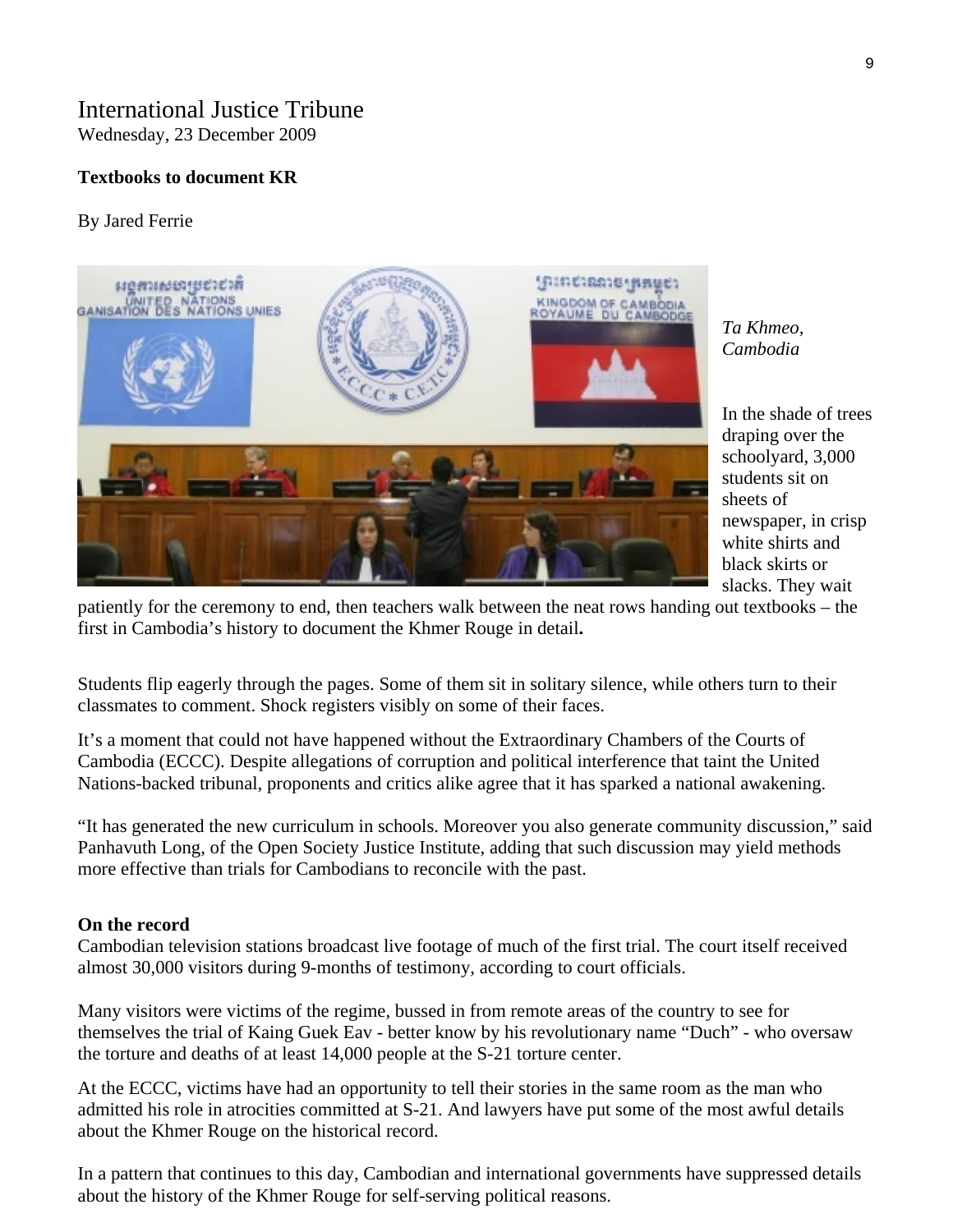For the students at Ta Khmao high school, skimming the pages of their new history book was their most revealing glance yet of the regime that tortured, starved and executed as many as 2 million of their elders. Many survivors were so traumatized that they seldom spoke directly to younger people about what had happened to them.

#### **"Fiction"**

Sayana Ser works with the Documentation Centre of Cambodia which produced the book. She said the scant knowledge of the Khmer Rouge she gained as a child came from hearing conversations between her mother and her friends. She thought many of the stories were exaggerated or even "fiction".

Her high school history classes gave no context to the horrible murmurs she overheard. As a student in the 1990s, there were no references to the regime in her textbooks. They had been deleted around the time Khmer Rouge guerillas signed the Paris Peace Accords, at the beginning of a decade when many leaders and soldiers defected to the government. History textbooks under the Vietnamese-backed government of the 1980s, summed up the Khmer Rouge in just five lines.

But three decades after the regime was toppled, a new generation of students will finally begin confronting their country's dark history in classrooms across the country.

It will be a reconciliation of sorts between generations. Most teachers were alive during the Khmer Rouge years. Now, young people who have little grasp on what happened during those years will be taught about it those who lived through them.